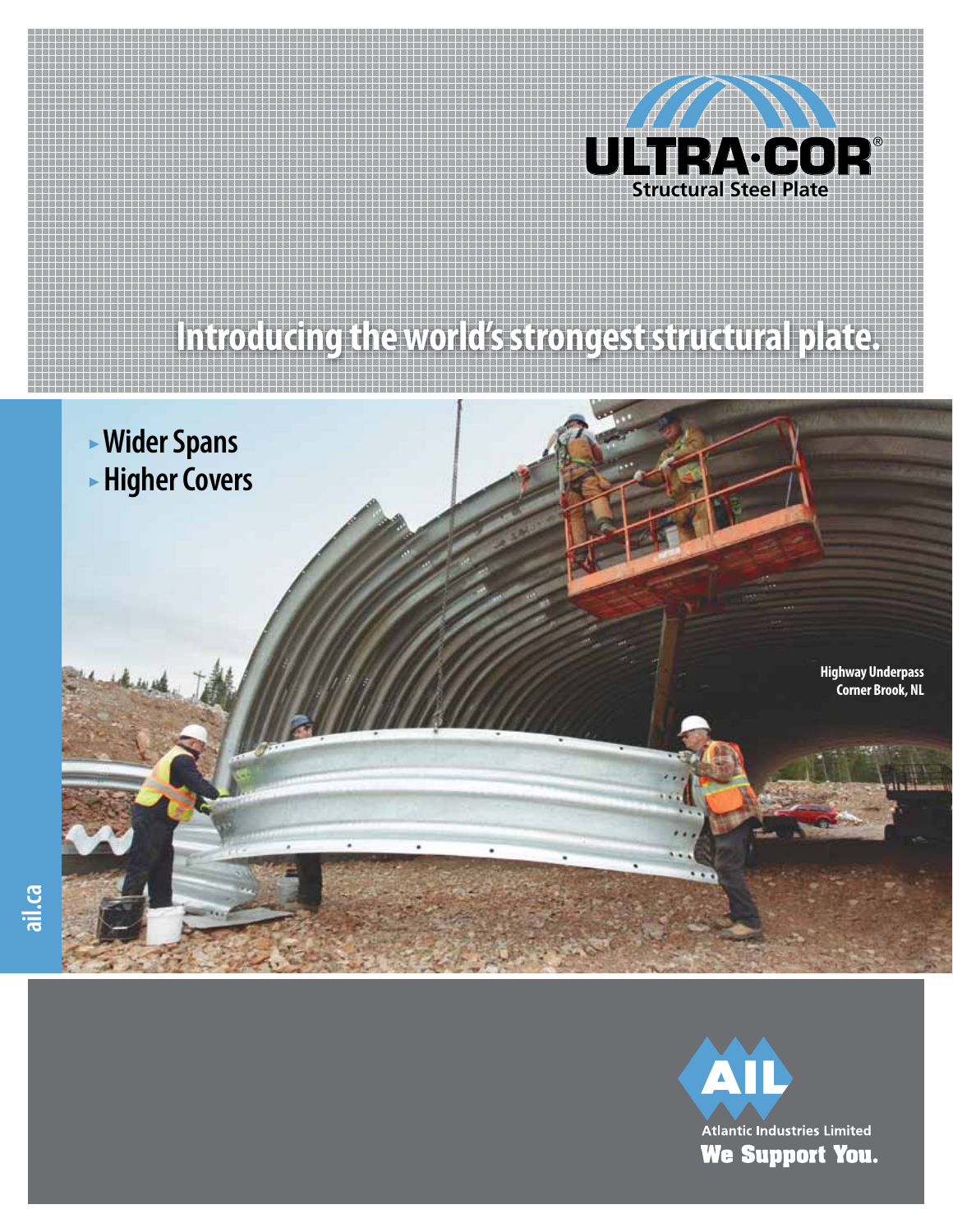# 主白 **START COLLEGE** WIDER SPANS





**Strong enough to support today's largest mine equipment.**

#### **Large or small, AIL has the right structural plate solution.**

 **Ultra•Cor® 1** Extra-deep-corrugated for the largest applications, including box culverts

 **Super•Cor® 2** Deep-corrugated for larger applications, including box culverts

#### **3** Bolt-A-Plate® Standard corrugated, for medium and small applications





#### **Taking structural plate to a new dimension.**

With the introduction of Ultra•Cor,® AIL is taking engineered structural plate to new dimensions in capability and performance. As the world's deepest corrugation profile, Ultra•Cor® combines all the advantages of lightweight construction with previouslyunheard-of strength and durability to create the largest corrugated metal structures in the world today. With an impressive 500 mm (20") pitch and 237 mm (9.5") depth, its ultra-large corrugations allow it to reach greater spans and withstand the heaviest of loads. And, just like all AIL engineered solutions, Ultra•Cor® ships and installs easily with minimal equipment and labour requirements.



- The world's strongest corrugated steel plate
- Handles extreme loadings
- Spans up to 40 m (131')
- Stockpile heights up to 80 m (262')
- Corrugation profile of 500 mm (20") pitch  $\times$  237 mm (9.5") depth
- Available in: Box Culverts and Standard, Low, Medium, or High Profile Arches
- Bottomless designs are environmentally-friendly
- Available with Best•Kote™ Polymer Coating
- ▶ Structural Plate Arches and Bridges ▶ Grade Separations
- ▶ Road or Rail Underpasses ▶ Stream Crossings ▶ Box Culverts
- ► Heavy Haul Road Arches ► Stockpile Tunnels ► Portals and Canopies

### **Structural Plate**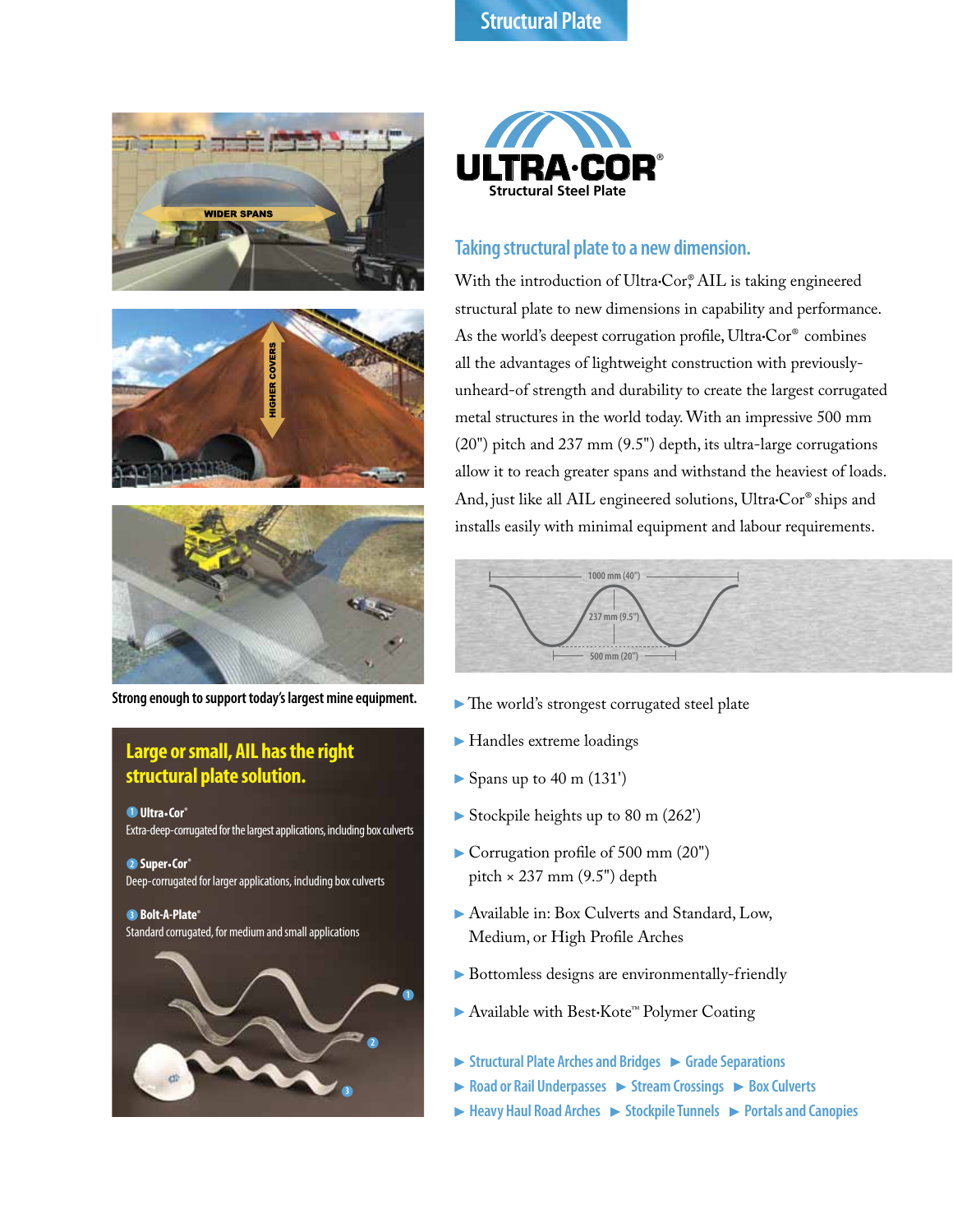

## Ultra•Cor® is breaking new ground in efficient infrastructure solutions for the mining, transportation and public works sectors.